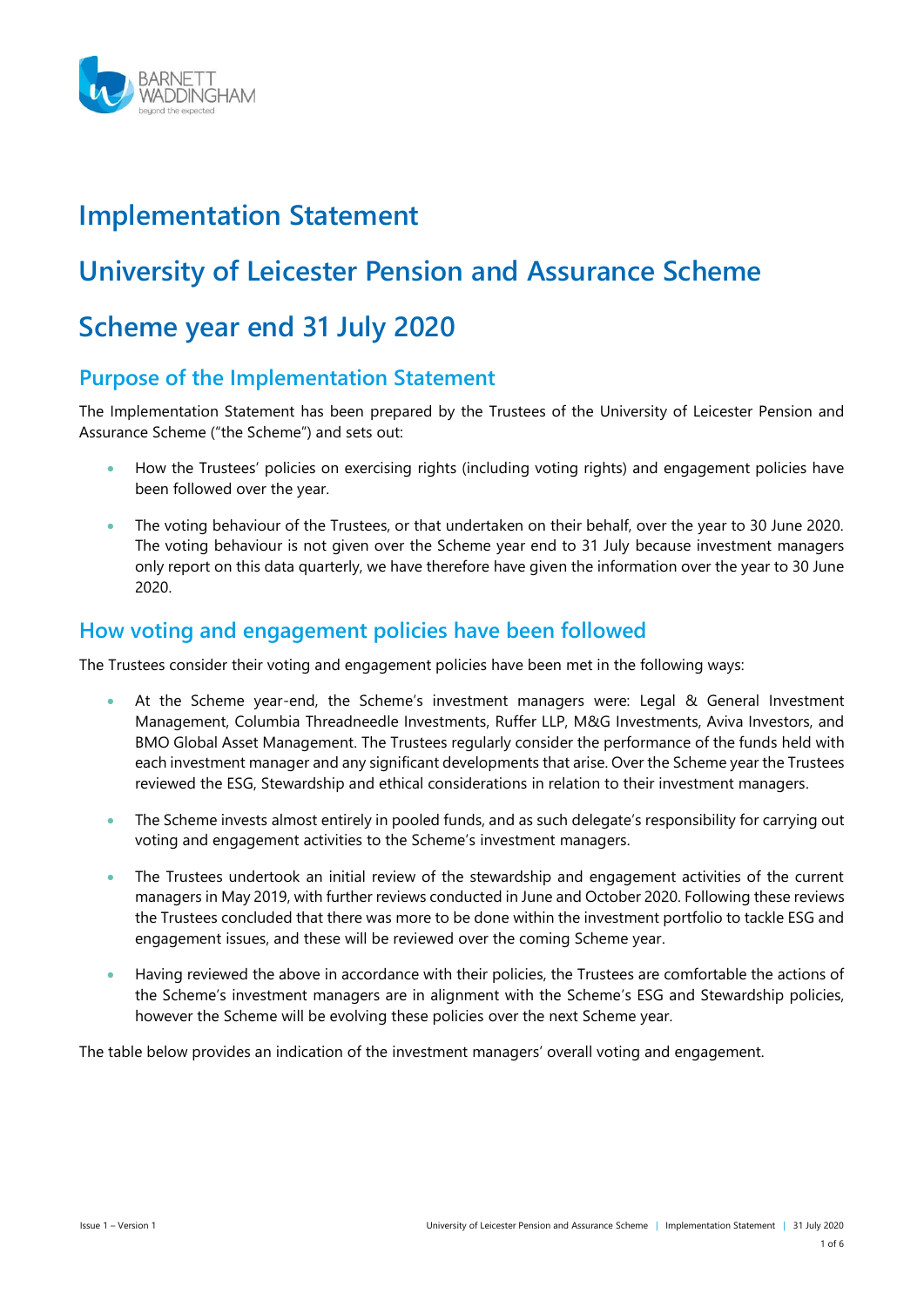

## **Voting Data**

The voting data collated for Scheme is given over the year to 30 June 2020.

Legal & General engage with companies at a firm level as they are predominantly a passive manager, voting data is therefore provided at a firm level.

The voting data provided by Columbia Threadneedle is specific for the pooled version of the Dynamic Real Return Fund, which the Scheme invests in.

The voting data for the Ruffer Segregated Target Return Fund is specific for the segregated fund that the Scheme invests in.

| <b>Manager</b>                                                                                                                               | <b>Legal &amp; General Investment</b><br><b>Columbia Threadneedle</b><br><b>Management</b><br><b>Investments</b>            |                                                                                                                              | <b>Ruffer LLP</b>                                                     |  |
|----------------------------------------------------------------------------------------------------------------------------------------------|-----------------------------------------------------------------------------------------------------------------------------|------------------------------------------------------------------------------------------------------------------------------|-----------------------------------------------------------------------|--|
| <b>Fund name</b>                                                                                                                             | <b>Passive equities:</b><br>Global equities                                                                                 | <b>Diversified Growth:</b><br>Columbia Threadneedle<br>Dynamic Real Return Fund                                              | <b>Diversified Growth:</b><br>Ruffer Segregated Target<br>Return Fund |  |
| <b>Structure</b>                                                                                                                             | Pooled                                                                                                                      | Segregated                                                                                                                   |                                                                       |  |
| Ability to influence voting<br>behaviour of manager                                                                                          | The pooled fund structure means that there is limited scope for the<br>Trustees to influence the manager's voting behaviour | The segregated mandate<br>means the Trustees may<br>engage with the manager<br>to try to influence their<br>voting behaviour |                                                                       |  |
| Number of resolutions the<br>manager was eligible to vote at<br>over the year                                                                | 59,858                                                                                                                      | 4.605                                                                                                                        | 556                                                                   |  |
| What % of resolutions did you<br>vote on for which you are<br>eligible?                                                                      | 99.4%<br>98.0%                                                                                                              |                                                                                                                              | 87.9%                                                                 |  |
| Of the resolutions, on which<br>you voted, what % did you vote<br>with management?                                                           | 82.5%<br>91.0%*                                                                                                             |                                                                                                                              | 85.7%                                                                 |  |
| Of the resolutions, on which<br>you voted, what % did you vote<br>against management?                                                        | 17.5%<br>$6.5%$ *                                                                                                           |                                                                                                                              | 14.3%                                                                 |  |
| What % of resolutions, on<br>which you did vote, did you<br>vote contrary to the<br>recommendation of your proxy<br>advisor? (if applicable) | Data not provided<br>(please see the below paragraph for an explanation of the use of<br>proxy voting services)             | 0%                                                                                                                           |                                                                       |  |

Source: Legal & General Investment Management, Columbia Threadneedle Investments and Ruffer LLP

\* Threadneedle count "abstained" votes as part of the 98.0% total resolutions voted on, which are considered separately to voting with or against management for this investment manager.

Legal & General, Columbia Threadneedle and Ruffer all employ the use of Institutional Shareholder Services (ISS) as a proxy voting service. Columbia Threadneedle also employ Glass Lewis and the Institutional Voting Information Service (IVIS).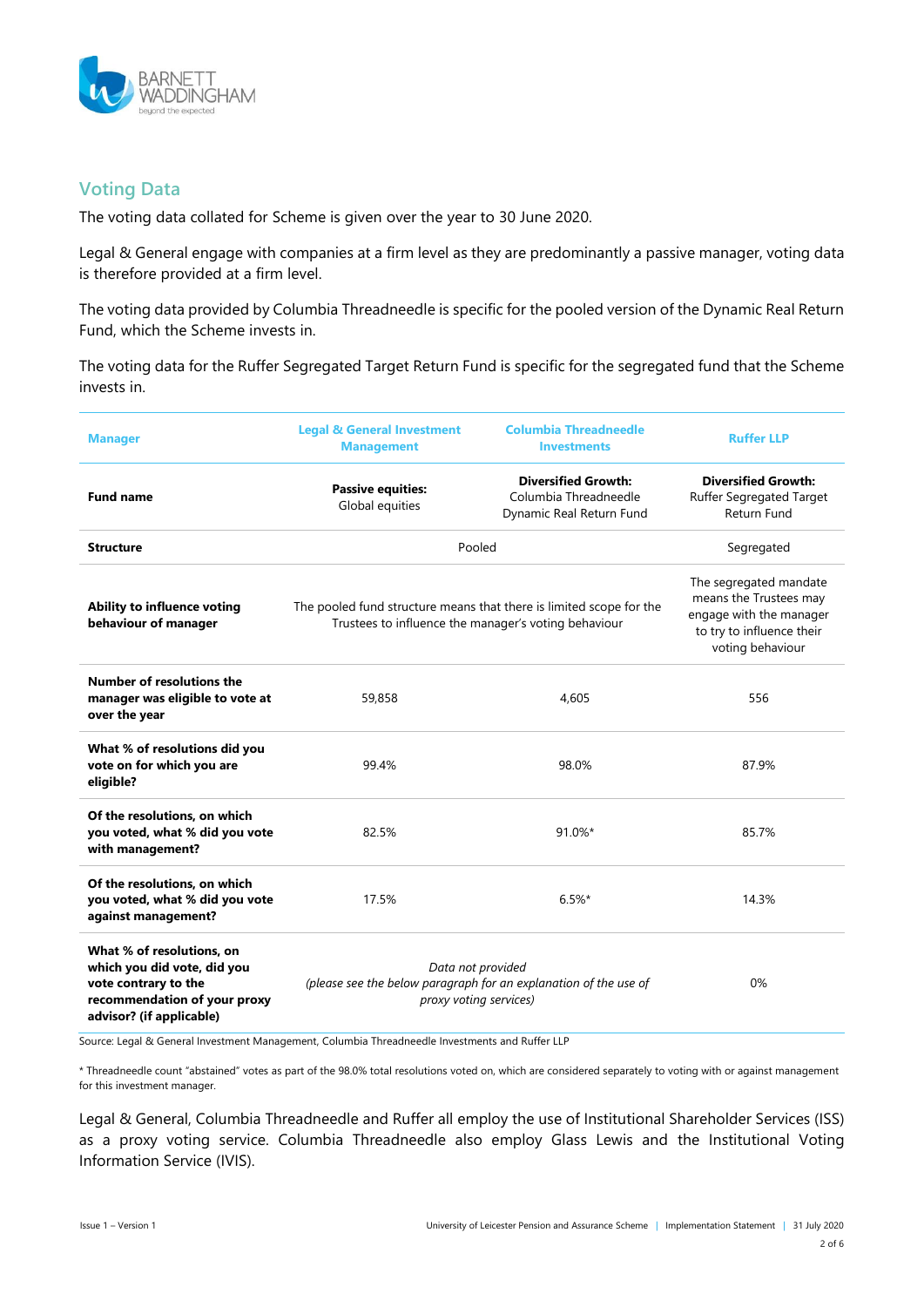

Legal & General and Columbia Threadneedle have both stated that they only employ these proxy voting advisors for research purposes, and therefore do not keep a record of when they vote against the advice of these advisors because they maintain their own custom voting policy.

There are no voting rights attached to the other assets held by the Scheme, which include loans, bonds and property therefore no voting information is shown above for these assets.

## **Significant votes**

For the first year of implementation statements the Trustees have delegated to the investment managers to define what a "significant vote" is.

A summary of the key voting action the managers have provided is set out below.

It should be noted that LGIM only began to define what a "significant vote" was during the second quarter of 2020 (this is highlighted in the below table) and therefore any information before this is voting policies LGIM announced over the period under review.

| <b>Manager</b>              | Key voting action over the year                                                                                                                                                                                                                                                    |  |  |  |  |  |
|-----------------------------|------------------------------------------------------------------------------------------------------------------------------------------------------------------------------------------------------------------------------------------------------------------------------------|--|--|--|--|--|
|                             | From 1 January 2020 LGIM announced that they would be voting against the<br>largest 100 companies in the S&P500 Index that have less than 25% women on<br>the board, and have announced that they will strengthen this policy to include all<br>companies in the S&P500 from 2021. |  |  |  |  |  |
|                             | LGIM announced their decision to vote against all companies where the Board<br>chair also acts as CEO from 1 January 2020 (excluding Japan due to unique<br>structure).                                                                                                            |  |  |  |  |  |
|                             | LGIM announced their decision to vote against all companies in the Japanese<br>large-cap TOPIX 100 Index that do not have at least one female board member.<br>This policy also took effect from 1 January 2020.                                                                   |  |  |  |  |  |
| <b>LGIM Global Equities</b> | Ahead of the 2019 Metro Bank annual general meeting, LGIM publicly pre-<br>announced their intention to vote against the board chair, members of the audit<br>committee, and directors over whom they had independence concerns.                                                   |  |  |  |  |  |
|                             | LGIM have also signed up to a climate impact pledge under which they divest<br>from companies that do not meet their requirements following a period of<br>engagement. Over 2019, this involved LGIM taking action against 11 companies.                                           |  |  |  |  |  |
|                             | LGIM co-filed their first ever shareholder resolution over the year to 31 March<br>2020. LGIM and other major shareholders put forward a proposal calling on BP to<br>explain how its strategy is consistent with the Paris Agreement on climate change.                           |  |  |  |  |  |
|                             | Legal & General began defining "significant votes" (31 March 2020 to 30 June<br>2020)                                                                                                                                                                                              |  |  |  |  |  |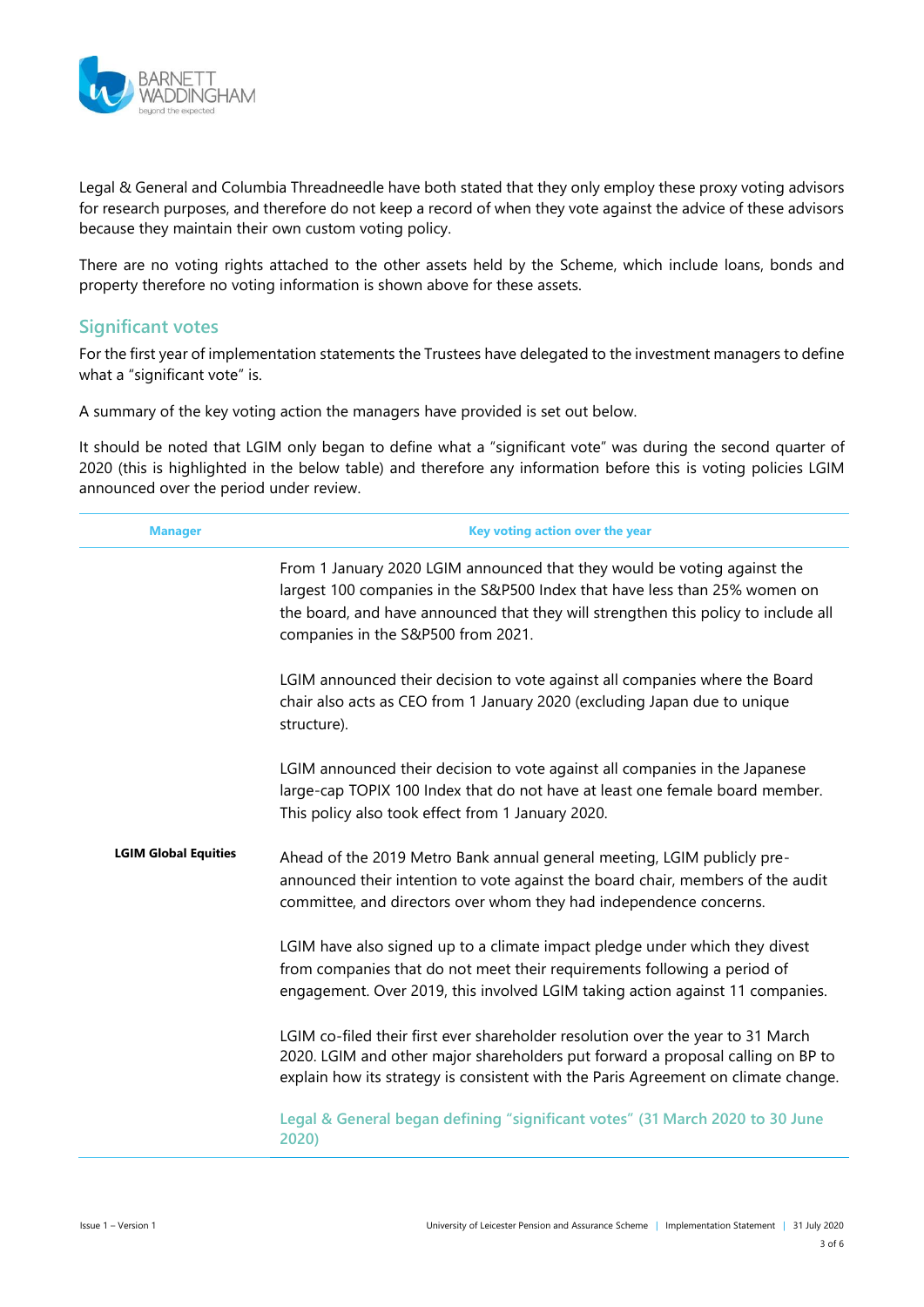

At the end of March, Barclays PLC published its ESG report and issued a statement outlining the target of aligning the entire business to the goals of the Paris Agreement. LGIM endorsed this proposal at the May 2020 Annual General Meeting (AGM).

A proposal was taken by a shareholder to the Lagardère AGM to remove all incumbent directors and appoint 8 proposed new directors to the supervisory board. This was due to manager partners having "too tight a grip" on the company. When this type of proposal is taken to an AGM LGIM engages with both the shareholder who initiated the proposal and the company to understand both perspectives. LGIM voted in favour of 5/8 of the shareholders' proposed new directors. LGIM notes this as a significant vote due to the significant media and public interest of this issue.

LGIM's ESG Active View tool raised red flags about Wirecard's governance, in particular accounting irregularities. In LGIM's view the company management's responses to several accounting allegations were considered unsatisfactory, with some of the responses even more concerning than the allegations themselves. Given these concerns, at the company's 2019 AGM, LGIM cast a vote of no confidence. On the 25 June 2020 the company filed for insolvency after admitting the €1.9 billion of cash on its balance sheet did not exist. The CEO at the time of the fraud was subsequently arrested. LGIM notes this as a significant vote now given the implications of the scandal during the second quarter of 2020.

#### **Climate change**

ExxonMobil is a multinational oil and gas company. Ruffer stressed that they would like ExxonMobil to further align its strategy with the goals of the Paris Agreement, and suggested that the company join the Energy Transition Commission. There has been limited progress on this since the 2019 AGM. Ruffer therefore decided to vote against the re-election of all non-executive directors because they believed the current directors we not representing the best interests of shareholders owing to the slow progress of the engagement with the Climate Action 100+ initiative.

### **Ruffer Segregated Target Return Fund Remunerations policies and reports** Ruffer voted against the upcoming remunerations policy changes of Sophos (a cyber-security company operating in Europe). Following a period of engagement on the upcoming policy change, specifically around the time horizon of long-term incentives and the way the company selects its peers and chooses its performance measures, no changes were made by Sophos. Lloyds Banking Group proposed a new remuneration policy. Ruffer decided to vote against the proposed remuneration policy as, although it reduces the

maximum pay-out at the time of the grant, it significantly relaxes the vesting criteria. Therefore, Ruffer did not think it incentivised management to deliver shareholder value.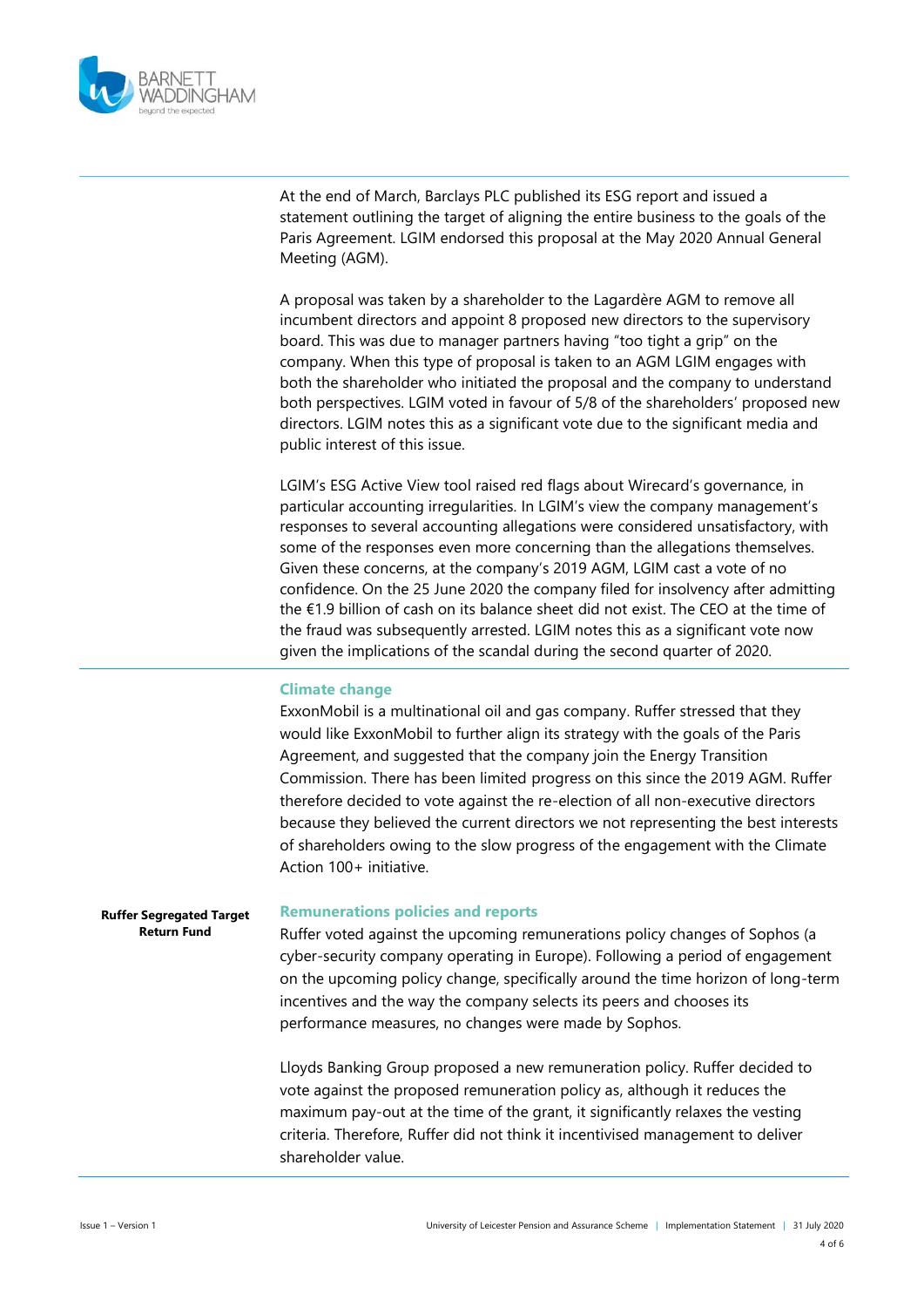

|                                                                 | Non-executive directors, board structure and independence<br>Ruffer spoke with Mitsubishi electric ahead of its 2020 AGM to discuss measures<br>taken over recent years to improve its labour practices. Ruffer were encouraged<br>by the steps the company has taken. However, there were still concerns over Mr.<br>Oyamada who sits as an independent director. Ruffer do not believe Mr.<br>Oyamada is independent given he is a senior advisor to the MUFG bank which<br>holds shares in Mitsubishi Electric. Ruffer communicated these concerns and<br>voted against his re-election. |
|-----------------------------------------------------------------|---------------------------------------------------------------------------------------------------------------------------------------------------------------------------------------------------------------------------------------------------------------------------------------------------------------------------------------------------------------------------------------------------------------------------------------------------------------------------------------------------------------------------------------------------------------------------------------------|
|                                                                 | Ruffer voted against the re-election of the Chair of the Board of Ocado because<br>Ruffer are not comfortable with the board structure and believe the company is<br>slow to rectify the situation. In particular, Ruffer do not believe there are a<br>sufficient number of independent directors on the board.                                                                                                                                                                                                                                                                            |
|                                                                 | <b>Political contributions, lobbying payments and policies</b><br>At ExxonMobil's AGM Ruffer supported a shareholder resolution, voting against<br>management, to request additional disclosure of the company's lobbying-related<br>expenditures and board-level oversight of this spending.                                                                                                                                                                                                                                                                                               |
|                                                                 | Data on significant votes was requested from Columbia Threadneedle, to which the<br>manager responded that they define a "significant vote" as one where they have<br>voted against management.                                                                                                                                                                                                                                                                                                                                                                                             |
| <b>Columbia Threadneedle</b><br><b>Dynamic Real Return Fund</b> | Over the year to 30 June 2020 Columbia Threadneedle, at a firm level, have voted<br>against management on 6,111 separate items. The Trustees' investment consultant<br>is liaising with Columbia Threadneedle to improve delivery of significant vote data<br>in future, and we understand that the managers are working to improve their<br>disclosures.                                                                                                                                                                                                                                   |

There are no voting rights attached to the other assets held by the Scheme, which include loans, bonds and property therefore no significant voting information is shown above for these assets.